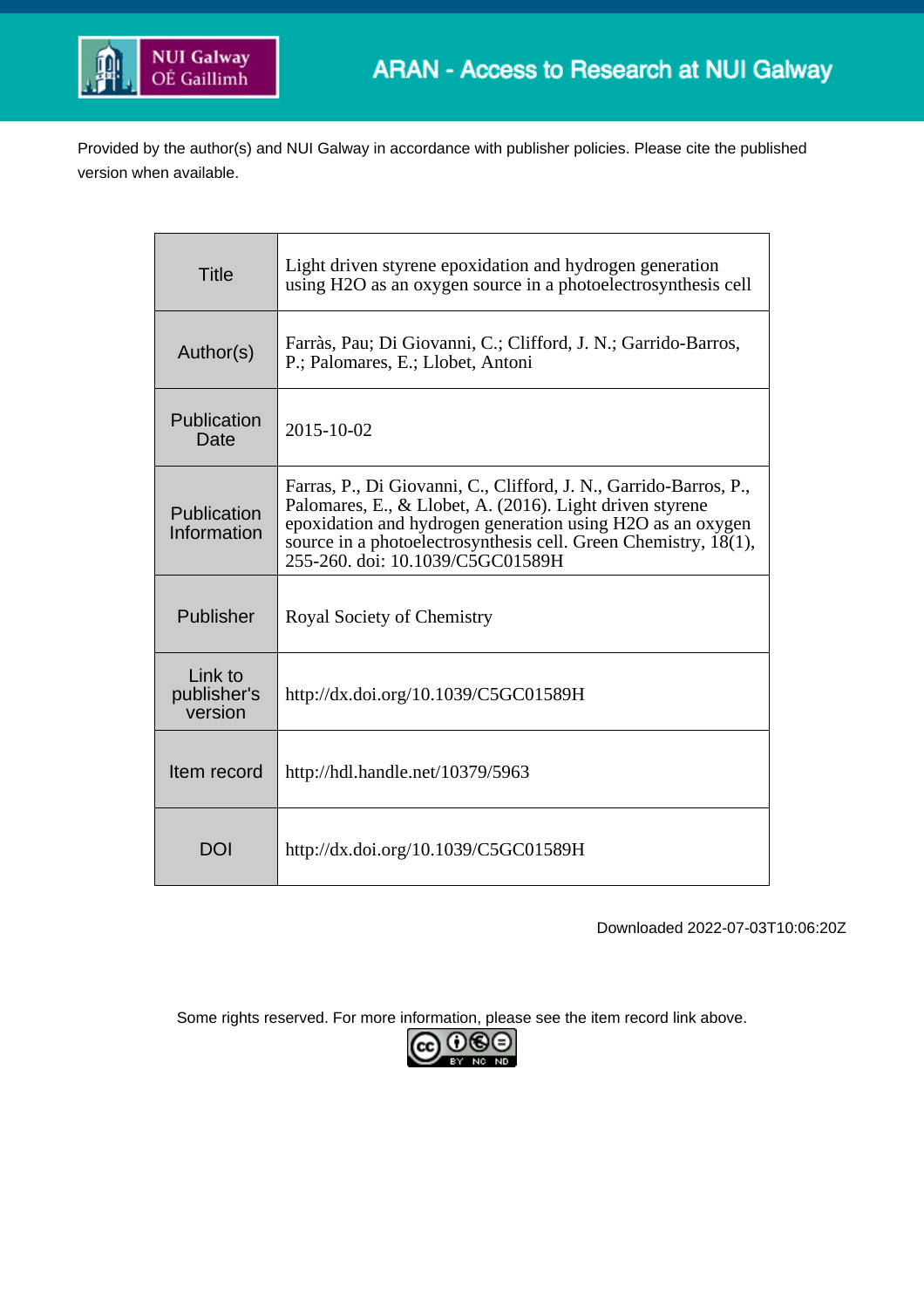# **Light Driven Styrene Epoxidation and Hydrogen Generation Using H2O as an Oxygen Source in a Photoelectrosynthesis Cell**

P. Farràs,<sup>a,b</sup> C. Di Giovanni,<sup>a</sup> J. N. Clifford,<sup>a</sup> P. Garrido-Barrios,<sup>a</sup> E. Palomares<sup>\*,a,c</sup> and A. Llobet<sup>\*,a,d</sup>

*a.Institute of Chemical Research of Catalonia (ICIQ), Avinguda Països Catalans 16, E-43007 Tarragona, Spain.*

*b.Molecular Photonics Laboratory, School of Chemistry, Newcastle University, Newcastle upon Tyne, NE1 7RU, UK.*

*c. ICREA, Avinguda Lluís Companys 28, Barcelona E-08030, Spain.*

*d.Departament de Química, Universitat Autònoma de Barcelona, Cerdanyola del Vallès, E-08193 Barcelona, Spain.*

A dye-sensitized photoelectrosynthesis cell (DSPEC) has been prepared for the oxidation of alkenes to epoxides and evolution of hydrogen using water as an oxygen source and sunlight. A Ru oxidation catalyst, 2,2<sup>+</sup>, is used in homogeneous phase in the anodic compartment to oxidize a water-soluble alkene, 4styrene sulfonic acid (4-HSS), to the corresponding epoxide that in acidic solution is hydrolyzed to the diol (4-(1,2-dihydroxyethyl)-benzenesulfonic acid). Concomitantly protons are generated that diffuse through a proton exchange membrane to a Pt cathode where are transformed into hydrogen. Illumination under 1.5 AMG (100 mW cm<sup>-2</sup>) together with an external bias of 0.3 V *vs.* NHE after 24 h, leads to the generation of 1.28 Coulombs together with the formation of 6.1 µmol of H<sub>2</sub> at the cathodic compartment that corresponds to a faradaic efficiency of 92%. In addition 0.7 mM of the 4-HSS substrate has been oxidized at the anodic compartment with a conversion yield of 7%. The rate of hydrogen evolution is limited by the oxidation of the organic substrate, and the TOF for both reactions is measured to be 0.8  $\text{ks}^{\text{-}1}$ .

# **INTRODUCTION**

Epoxides are highly useful intermediates for the production of a variety of important commercial products, $1/2$  and therefore their synthesis is a subject of substantial academic and industrial interest. Olefin epoxidation is one of the main paths that lead to the production of epoxides both at a laboratory and at the industrial scale. $3$  While molecular oxygen can be used for the epoxidation of ethylene, the majority of alkene epoxidation reactions are carried out using stoichiometric amounts of alkylhydroperoxides or peracids, with the formation of the corresponding alcohol or carboxylic acid respectively as an undesired side product. In addition, from a safety perspective, peracids are relatively hazardous chemicals. In this respect, there is a strong need for the development of new epoxidation methods that make use of safer oxidants and minimize waste products. The employment of hydrogen peroxide is an attractive option both on environmental and economic grounds<sup>4-7</sup> giving just water as a byproduct. Another option is to use water as the source of oxygen for the epoxidation reaction with the formation of hydrogen as a valuable side product as indicated in the equation below,<sup>8</sup>

$$
\text{H}_{\text{H}} \longrightarrow \text{H}_{\text{H}} + \text{H}_{2}\text{O} \longrightarrow \text{H}_{\text{H}} \longrightarrow \text{H}_{\text{H}} \longrightarrow \text{H}_{\text{H}} \longrightarrow \text{H}_{\text{H}} \tag{1}
$$

which involves the input of 37.35 Kcal mol<sup>-1</sup> given its uphill thermodynamics that can be provided thermically<sup>9,10</sup> or photochemically<sup>11</sup> with sunlight. This strategy also benefits from the formation of hydrogen as a byproduct that is also a

clean energy vector. $^{12,13}$  Given the fact that the worldwide production of ethylene oxide represents 20 million tons per year,<sup>14</sup> and assuming that the reaction is driven by sunlight and with a 100 % atom economy, it would represent around 0.9 million tons of hydrogen produced in that process, or 2500 tons of hydrogen per day. In terms of energy, this represents the production of an impressive 2700 MWh per day just for this reaction. The same conceptual scheme can be applied for the oxidation of aldehydes to acids, the oxidation of organic sulfides to sulfoxides, etc.

To achieve the reaction shown in equation (1), a set of reactions catalyzed by transition metal complexes is needed. For the thermal case, <sup>9</sup> Ru pincer type of complexes have been used for the oxidation of aldehydes to carboxylic acids and formation of hydrogen with a single catalyst in homogeneous phase.

A different strategy consist on taking advantage of the intrinsic redox nature of the chemical reactions occurring and separate the single reaction shown in equation (1) into two half reactions. This would allow building an electrochemical cell where the oxidation of the alkene will take place at the anode and the proton reduction will occur at the cathode, as depicted for styrene in equations (2) and (3) respectively.

Another  
chode:

\n
$$
H = \frac{H}{Ph} + H_2O
$$
\n
$$
H = \frac{H}{Ph} \times \frac{O}{H} + 2H^+ + 2e^+ \quad (2)
$$
\nCathode:

\n
$$
2H^+ + 2e^+ \longrightarrow H_2
$$
\n
$$
(3)
$$

Furthermore, if the reaction is to be driven photochemically, a light harvesting molecule is needed since sunlight interacts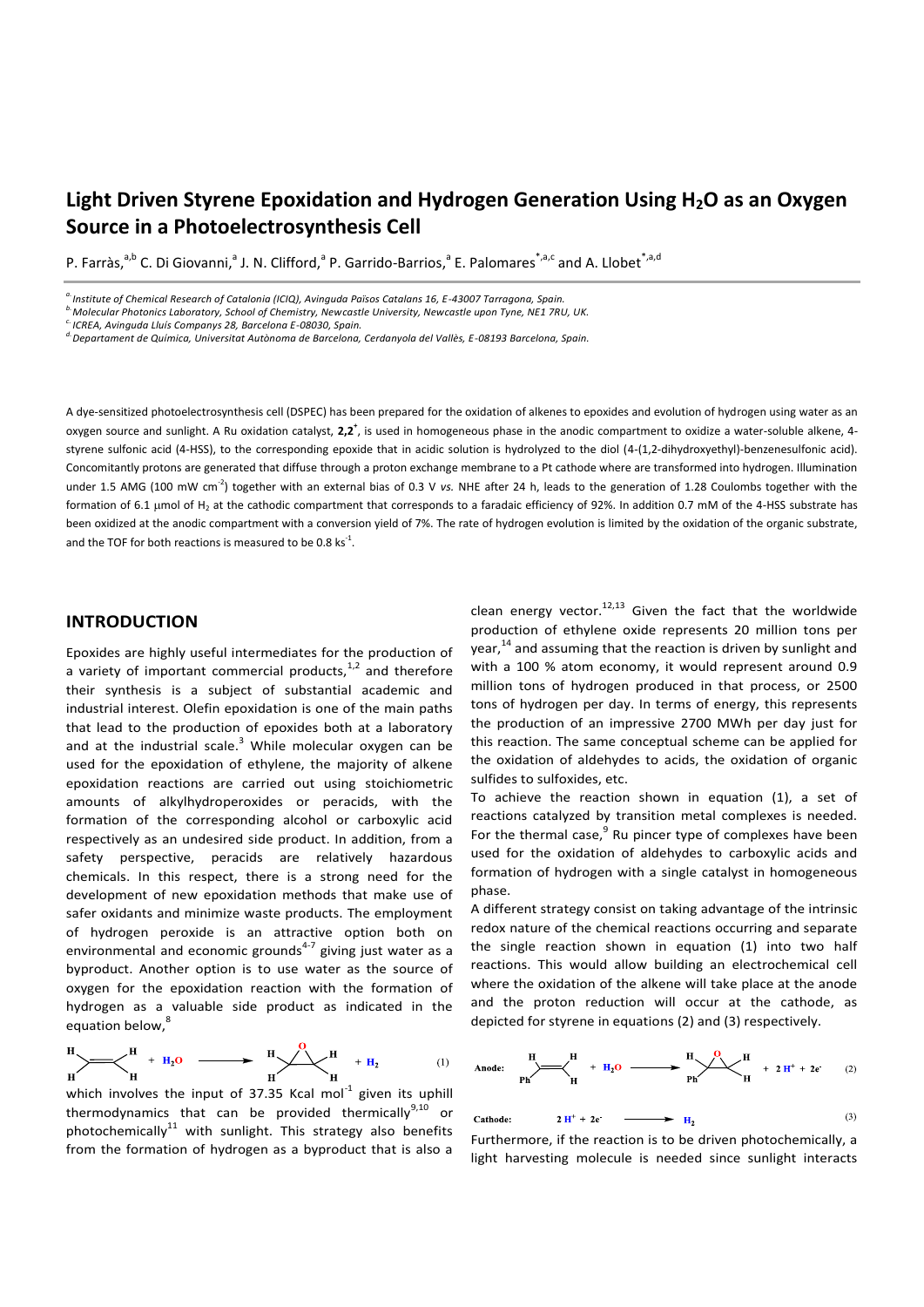with  $H<sub>2</sub>O$  and alkenes mainly at a vibrational level. Thus a series of additional reactions involving light harvesting molecules capable of interacting with suitable catalysts will need to be designed in order to break and form the desired bonds at a reasonable rate.

The oxidation of substrates induced by visible light using water as an oxygen source has been previously described in the literature in homogeneous phase using  $[Ru(bpy)_3]^{2+}$  (bpy is 2,2'-bypyridine) as a light harvesting molecule coupled to a sacrificial electron acceptor (SEA), such as sodium persulfate or Co(III) complexes like  $[CO(NH_3)_5Cl]^{2^+ \tcdot 15 \tcdot 19}$  Other examples include the use of catalyst-photosensitizer dyad systems that can oxidize alcohols, sulfides and alkenes.<sup>20-25</sup> On the other hand the reduction of protons has also been achieved with a variety of sacrificial electron donors (SED).<sup>26,27</sup> In both cases the sacrificial agents react fast and in an irreversible manner so that they favor only the desired reactions. The development of photoelectrosynthesis cells (DSPEC) to carry out the reaction in equation (1) implies necessarily the absence of sacrificial agents and thus introduces further difficulties in its overall implementation.<sup>28-37</sup> Today there is an urgent need to build DSPECs and understand and master all the kinetic and thermodynamic parameters involved in such a cell so that efficient devices can be obtained.

With all this in mind, we have designed a DSPEC using FTO/TiO<sup>2</sup> -P-bpy-Ru (where FTO is fluorine doped tin oxide, Pbpy-Ru is  $[Ru^{||}(P-bpy)(bpy)_2]^{2+}$ , P-bpy is 2,2'-bipyridine-4,4'bis(phosphonic acid), bpy is 2,2'-bypyridine) as a photoanode and a Pt mesh as a cathode. The oxidation catalyst will be present in homogeneous phase since this configuration gives a high degree of flexibility with regard to the selection and use of potential catalysts and reactions. The latter has to comply with two indispensable requirements: a) the catalyst has to act efficiently with regard to substrate oxidation and b) the active site of the catalyst needs to be regenerated very fast by the photoanode. Finally, a specific proton exchange membrane based on a combination of Nafion® and poly(3,4 ethylenedioxythiophene) (PEDOT) has been designed so that cationic species in the anodic compartment do not block the proton channel.

Here on we report a two compartment DSPEC cell for  $H_2$ generation and epoxidation of alkenes using visible light and water and its complete kinetic and thermodynamic characterization.

#### **RESULTS AND DISCUSSION**

# **2.1 Alkene epoxidation catalyzed by 2,2<sup>+</sup> in homogeneous phase.**

We have recently reported a dinuclear Ru-aqua 2,2<sup>+</sup> complex, whose structure is shown in Figure 1 and that contains a dinucleating trianionic ligand backbone (pyrazolate-3,5 dicarboxylate, pdc<sup>3-</sup>) that bridges the two Ru metal centers and a tridentate meridional ligand (2,2':6',2"-terpyridine, trpy) that

Figure 1. Drawn structure for 2,2<sup>+</sup> complex and catalytic scheme proposed for the epoxidation of styrene by the active species derived from **2,2<sup>+</sup>**. In the scheme the 2,2':6',2"terpyridine (trpy) and pyrazolate-3,5-dicarboxylate (pdc $3^2$ ) ligands are not shown.



completes the octahedral geometry around the metal center. Complex **2,2**<sup>+</sup> has been shown to be a powerful epoxidation catalyst for a variety of alkenes including styrene (TOF<sub>i</sub> > 2.9 s<sup>-</sup>  $1<sup>38</sup>$  in organic solvents and using PhIO as sacrificial oxidant. The catalytic mechanism proposed is shown in Figure 1. In order to introduce the 2,2<sup>+</sup> catalyst into a DSPEC cell it is indispensable that it also works in water and is activated by 1e<sup>-</sup> outer sphere electron transfer oxidants such as  $[Ru(bpy)_{3}]^{3+}$ . For this purpose we have carried out the photochemically induced generation of  $[Ru(bpy)_3]^{3+}$  in water using  $[Co(NH<sub>3</sub>)<sub>5</sub>Cl]<sup>2+</sup>$  (Co<sup>III</sup>) as a sacrificial electron acceptor in the presence of the water soluble sodium 4-styrene sulfonate as substrate. Since we have carried out all the reactions at pH = 1.0, the latter is protonated forming 4-styrene sulfonic acid (4-  $HSS$ ).  $39$ 

A deoxygenated solution containing **2,2<sup>+</sup>** 0.01 mM/**4-HSS** 10 mM/**[Ru(bpy)<sup>3</sup> ] 2+** 0.1 mM/**CoIII** 10 mM in 4 mL of a  $D_2O:CF_3SO_3D$  mixture (pD 1.0) was irradiated with visible light for 30 min and generated 1.1 mM 4-(1,2-dihydroxyethyl) benzenesulfonic acid. The latter is a known phenomenon due to the ring-opening hydrolysis of the epoxide under acidic conditions, and was already reported by Fukuzumi *et al.* for the chemical oxidation of epoxides using a Ru catalyst.<sup>40</sup> The conversion of the initial substrate reached 30% that represents a TOF of 0.17  $s^{-1}$  (see Figure S1 for details). This results shows that  $[Ru(bpy)_3]^{3+}$  is capable of activating the catalyst to its active state, **4,4**<sup>+</sup>(see Figure 1 and equation (4)), and that the latter is capable of oxidizing the styrene substrate to styrene

$$
2 [Ru(bpy)_3]^{3+} + [HO-Ru^{III}Ru^{III} \text{-}OH]^{+} \longrightarrow 2 [Ru(bpy)_3]^{2+} + [O=Ru^{IV}Ru^{IV} = O]^{+} + 2H^{+} \quad (4)
$$
  
3,3<sup>+</sup>

 $[O=Ru^{IV}Ru^{IV}=O]^+ + HO_3SPhCH=CH_2 + H_2O \implies [HO-Ru^{III}Ru^{III}-OH]^+ + HO_3SPhCH(O)CH_2 \quad (5)$  $4.4^{+}$ 

$$
HO3SPhCH(O)CH2 + H2O \longrightarrow HO3SPhCH(OH)-CH2(OH)
$$
 (6)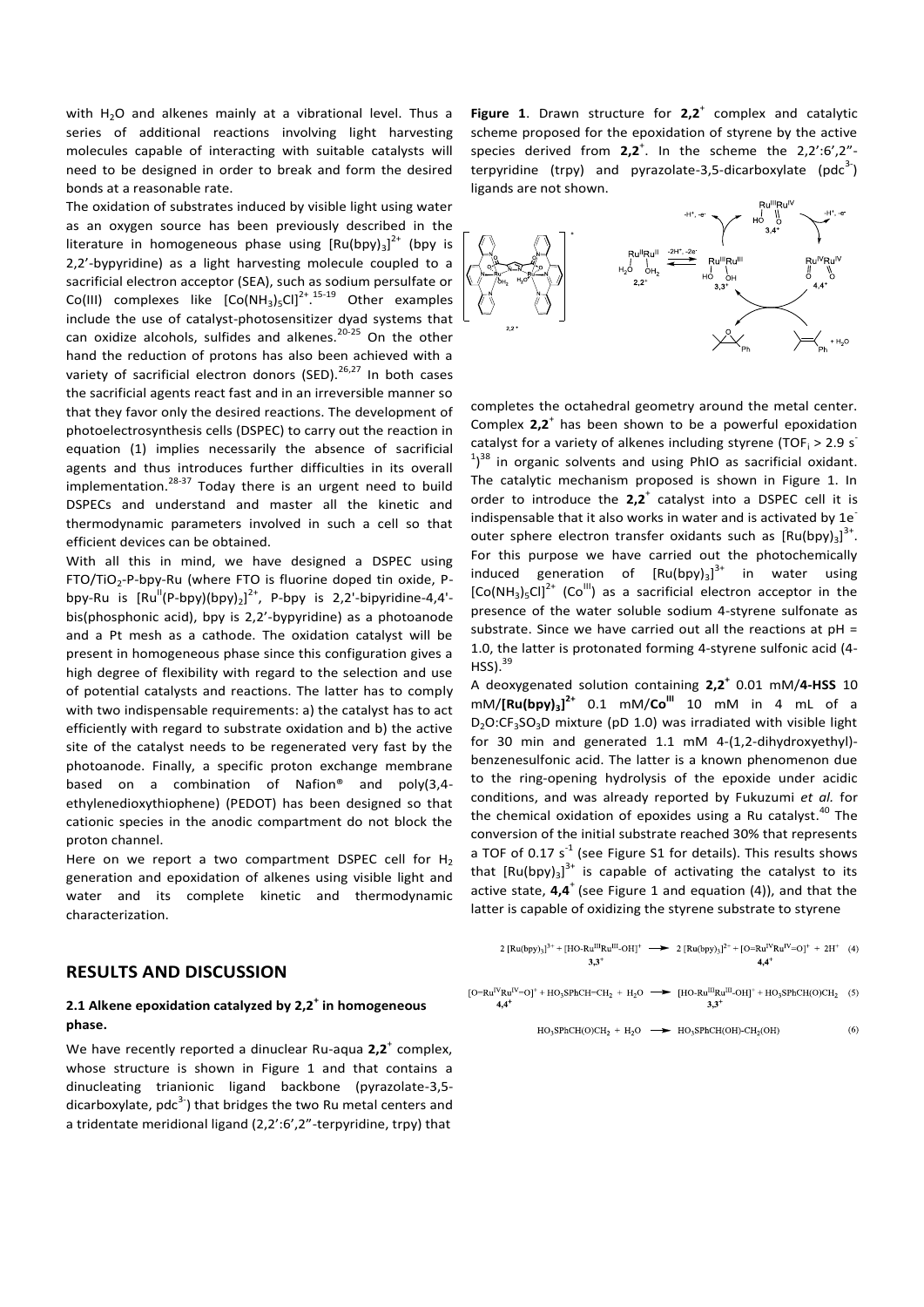**Figure 2**. Left, schematic drawing of a photoanode. Right, transient absorption spectroscopy (TAS) kinetics of **FTO/TiO<sup>2</sup> -P-bpy-Ru, TiO<sup>2</sup> -P-tBu/** photoanodes in a 0.1 M LiClO4/HClO<sup>4</sup> aqueous solution (pH 1.0) in the presence of 42.5 mM 4-HSS. Black, in the absence of catalyst; red, with the addition of 30 µM  $3,3^+$ ; blue, with the addition of 220 µM  $3,3^+$ . TAS kinetics were recorded under 10 mW cm<sup>-2</sup>, using laser excitation pulses at 450 nm and recorded at 650 nm.



oxide that is finally hydrolyzed to the corresponding diol (equations 4-6). The reaction mechanism for this catalyst was previously studied in our group.38 If no **4,4**+ had been produced, only the oxidation by  $[Ru(bpy)_3]^3$ <sup>+</sup> would have been observed. In that case, the reaction without catalyst is not selective and produced only the aldehyde derivative (see Figure S1).

#### **2.2 The performance of the photoanode**

As a photoanode we use FTO coated with  $TiO<sub>2</sub>$  containing both P-bpy-Ru<sup>II,2+</sup> and *tert*-butylphosphonic acid (P-tBu), (see Figure S3 for UV-vis spectroscopic characterization). The latter minimizes interactions of the catalyst with the TiO<sub>2</sub> surface and thus avoids undesirable back electron transfer (ET) reactions improving the yield of the productive reactions. The same strategy has been used in dye sensitized solar cells (DSC) with phosphinate amphiphiles. $41,42$  We label this photoanode as **FTO/TiO<sup>2</sup> -P-bpy-Ru, TiO<sup>2</sup> -P-tBu/** and a schematic drawing of its structure is offered in Figure 2. Transient absorption spectroscopy (TAS) was carried out in 0.1 M LiClO<sub>4</sub>/HClO<sub>4</sub> aqueous solution at  $pH = 1.0$  with this photoanode in the presence of the catalyst and substrate in order to check the capacity of this anode to activate the catalyst with light and to kinetically characterize the reactions involved.

Figure 2 shows the results obtained upon illuminating under 10 mW  $cm^{-2}$ , using laser excitation pulses at 450 nm and recording at 650 nm where the anchored **[Ru(bpy)<sup>3</sup> ] 3+** moiety has a broad absorption band. In black is shown the kinetics in the absence of catalyst whereas the red trace contains 30  $\mu$ M **3,3<sup>+</sup>** and the blue one 220  $\mu$ M **3,3<sup>+</sup>**. We add the catalyst in oxidation state 3,3 since, as we have shown previously,  $38$  the lower oxidation states are precursor to the real catalytic species that are in oxidation states **3,4**<sup>+</sup> and **4,4**<sup>+</sup> as indicated at the right hand side of Figure 1.

In Figure 3 is depicted a scheme that summarizes the most significant reactions that can occur at the photoanode

compartment and that will be analyzed in detail here on. In the absence of catalyst the system decays with a half lifetime of about 4.1 ms which is attributed to the recombination reaction shown in eq. 7 (red arrow 6 in Figure 3) once the electron is injected into the  $TiO<sub>2</sub>$  conduction band. The latter is known to happen within the picosecond time scale.<sup>43</sup>

In the presence of low concentration of catalyst **3,3<sup>+</sup>** the **bpy-RuIII,3+** signal decays at a similar rate. However as the catalyst concentration is increased from 30 to 220  $\mu$ M the decay of the **bpy-Ru<sup>III,3+</sup>** signal becomes faster by almost an order of magnitude with a t<sub>1/2</sub>  $\approx$  0.02 ms. A dependence of dye

(-)TiO<sub>2</sub>-P-by-Ru<sup>III,3+</sup> 
$$
\longrightarrow
$$
 TiO<sub>2</sub>-P-by-Ru<sup>II,2+</sup> (7)  
\n(-)TiO<sub>2</sub>-P-by-Ru<sup>III,3+</sup> + [HO-Ru<sup>III</sup>Ru<sup>III</sup>-OH]<sup>+</sup>  $\longrightarrow$   
\n(-)TiO<sub>2</sub>-P-by-Ru<sup>II,2+</sup> + [O-Ru<sup>IV</sup>Ru<sup>III</sup>-OH]<sup>+</sup> + H<sup>+</sup> (8)

 $(-)TiO_2-P-by-Ru^{\text{III},3+} + [O-Ru^{\text{IV}}Ru^{\text{III}}-OH]^+$ 

 $(-)TiO_2-P-by-Ru^{II,2+} + [O-Ru^{IV}Ru^{IV}-O]^+ + H^+$  $(9)$ 

regeneration on red/ox couple concentration is also not uncommon in DSCs.<sup>44,45</sup> The notable increase in signal intensity

**Figure 3**. Scheme showing the most significant reactions that can occur at the photoanode compartment. Red arrows indicate unproductive reactions whereas blue arrows are desired reactions.

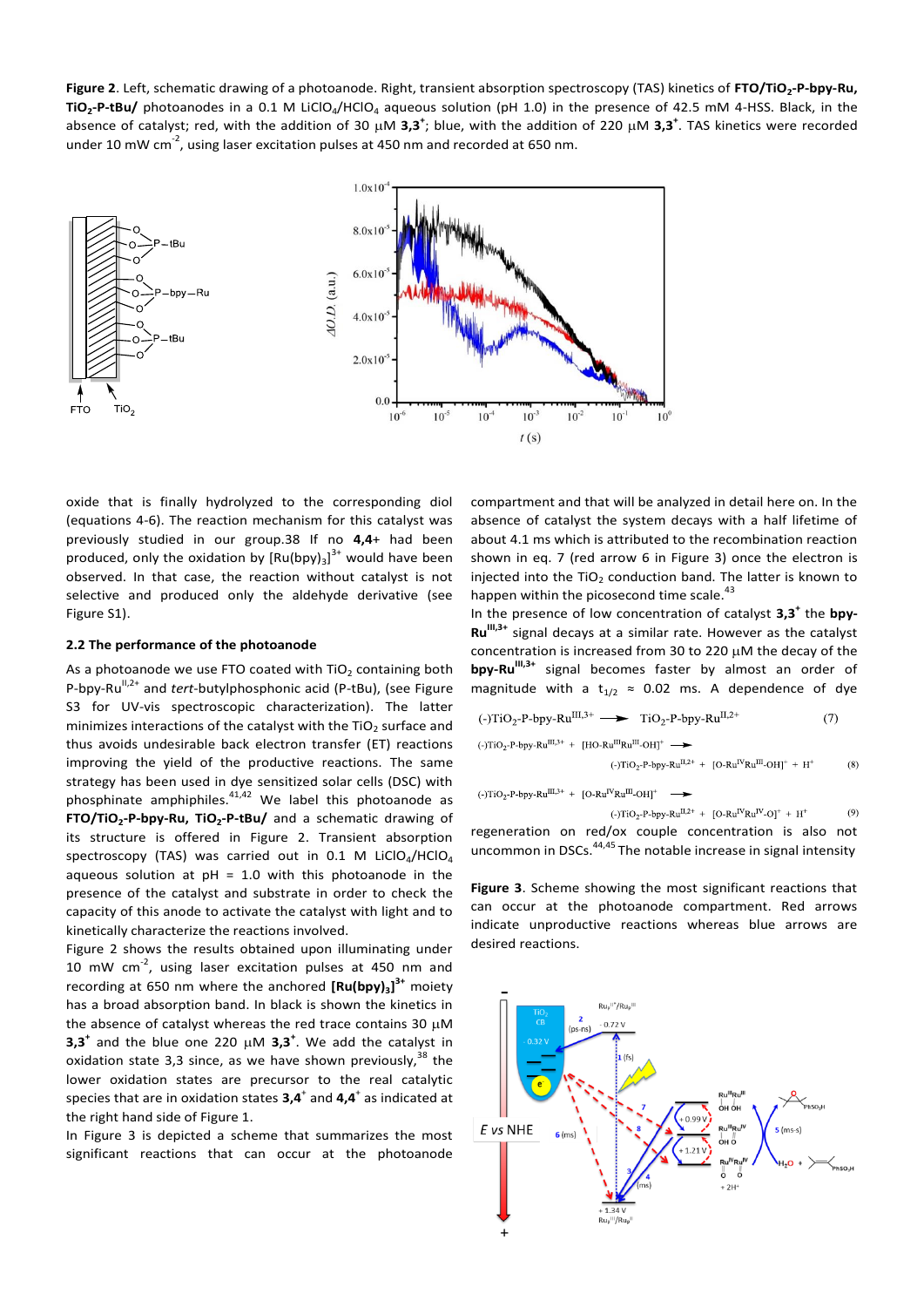at slower timescales (0.1-1 ms) is attributed to the formation of a new species which we ascribe to the **4,4<sup>+</sup>** state of the catalyst according to Equations (8) and (9) (blue arrows 3 and 4 in Figure 3). The decay of the **4,4<sup>+</sup>** state is due to the oxidation of the 4-HSS substrate concomitant with the generation of the catalyst, **3,3<sup>+</sup>** species (blue arrow 5 in Figure 3). Due to the low signal to noise ratio of the kinetic traces we were not able to record the transient spectra of the long-lived species, however, we note that the **4,4<sup>+</sup>** state of the catalyst (generated in solution by bulk electrolysis at 1.12 V) also has an absorption band at 650 nm (see Figure S2).

The fast kinetics observed in the catalyst oxidation all the way to **4,4**<sup>+</sup> together with the generation of oxidized substrate (vide infra), indicates that the undesired back electron transfer from the  $(-)TiO<sub>2</sub>$  and the catalyst (red arrows 7 and 8 in Figure 3) takes place at longer than ms timescale. On the other hand this fast forward kinetics enables the use of this set up for the construction of a DSPEC, as described in the next section.

#### **2.3 The photoelectrosynthesis cell**

As a proton exchange membrane, Nafion<sup>®</sup> has been widely used in fuel cells.<sup>11,46</sup> However, in our case, catalytic cationic species present in solution would adsorb at the surface of the Nafion® film blocking the membrane and sequestering the catalyst. To avoid this, we have deposited a film of poly(3,4 ethylenedioxythiophene) (PEDOT) $47$  on the surface of Nafion® and generated a new membrane with practically the same conductivity and proton transfer kinetics as Nafion<sup>®</sup> and where the catalysts is not adsorbed (see SI and Figure S3 for details). With this membrane we have built a two compartment DSPEC using **FTO/TiO<sup>2</sup> -P-bpy-Ru, TiO<sup>2</sup> -P-tBu/** as a photoanode and a Pt mesh as cathode. The anodic compartment contains a 0.1 M solution of LiClO<sub>4</sub> and  $2,2^+$  in a 0.1 M perchloric acid solution whereas the cathodic compartment contains the same solution in the absence of the catalyst. LiClO<sub>4</sub> is added to enhance current densities since it decreases recombination events by stabilizing the Ti<sup>III</sup> trap sites (see Figures S5 and S6 for photocurrent enhancement using LiClO<sub>4</sub>).<sup>48,49</sup>

For this type of cells based on  $TiO<sub>2</sub>$  as semiconductor, a small external electrical bias is generally needed.<sup>50</sup> In the present case we apply a 0.30 V *vs.* NHE bias (all redox potentials in this work are reported *vs.* NHE), which should be an enough bias as judged by the LSV voltammetry shown in Figure 4 (up) in the presence and absence of sun simulated light irradiation. Once all parameters had been optimized, the DSPEC is run for 24 h until no more hydrogen is produced under 1.5 AMG (Xe lamp,  $\lambda$  > 400 nm, 100 mW cm<sup>-2</sup>) with the mentioned 0.30 V applied external bias. Both photocurrent intensities and hydrogen evolution are monitored and are depicted in Figure 4 (down).

**Figure 4**. Up, linear sweep voltammetry or I-V curve of the DSPEC upon 1.5 AMG irradiation with a Xe lamp ( $\lambda$  > 400 nm, 100 mW  $cm^{-2}$ ) (red line) or without light (black line) at a scan rate of 10 mV s<sup>-1</sup>. The anodic half-cell contains **FTO/TiO<sub>2</sub>-Pbpy-Ru, TiO<sub>2</sub>-P-tBu/** ( $\Gamma$  = 8.8 x 10<sup>-8</sup> mol cm<sup>-2</sup>) as the working

electrode,  $0.01$  mM  $2.2<sup>+</sup>$  as catalyst and 4-HSS 20 mM as substrate. The cathodic half-cell consists of a Pt mesh as auxiliary electrode. In both cases the supporting electrolyte solution is made of a 0.1 M LiClO<sub>4</sub>/HClO<sub>4</sub> aqueous solution (pH 1.0) up to a total volume of 9 mL in each compartment. Down, hydrogen evolution and current intensity measured at 0.3 V *vs.* NHE applied bias for the same DSPEC under exactly the same conditions.



After 24 h, 1.28 C (13.2  $\mu$ mols of electrons) have passed through the external circuit together with the formation of 6.1  $\mu$ mol of H<sub>2</sub> at the cathodic compartment that corresponds to a faradaic efficiency of 92%. In addition 0.5 mM of the 4-HSS substrate have been oxidized to 4-(1,2-dihydroxyethyl) benzenesulfonic acid (see Figure S7) at the anodic compartment. Overall, a 7% conversion yield was found from the disappearance of the starting material, corresponding to 70% selectivity towards diol formation, which is in accordance with the selectivity of catalyst **2,2<sup>+</sup>** in chemical oxidation reactions. $^{38}$  This represents 70 TON with a TOF of 0.8 ks<sup>-1</sup> for the oxidation of the organic substrate and 68 TON with a TOF of 0.8  $ks^{-1}$  for the production of hydrogen. In the absence of the organic substrate or Ru-catalyst or Ru-photosensitizer, the currents obtained were negligible in all cases (see Figure S6).

As can be observed in Figure 4 (down), as the photocatalytic reaction proceeds the current intensity decreases up to practically zero after 24 h. The main deactivation pathway is de-attachment of the Ru-phosphonate dye from the surface of the TiO<sub>2</sub> due to the hydration of the phosphonate bipyridyl ligands (see Figure S8). It can thus be inferred that the current intensity decrease over time shown in Figure 4 (down)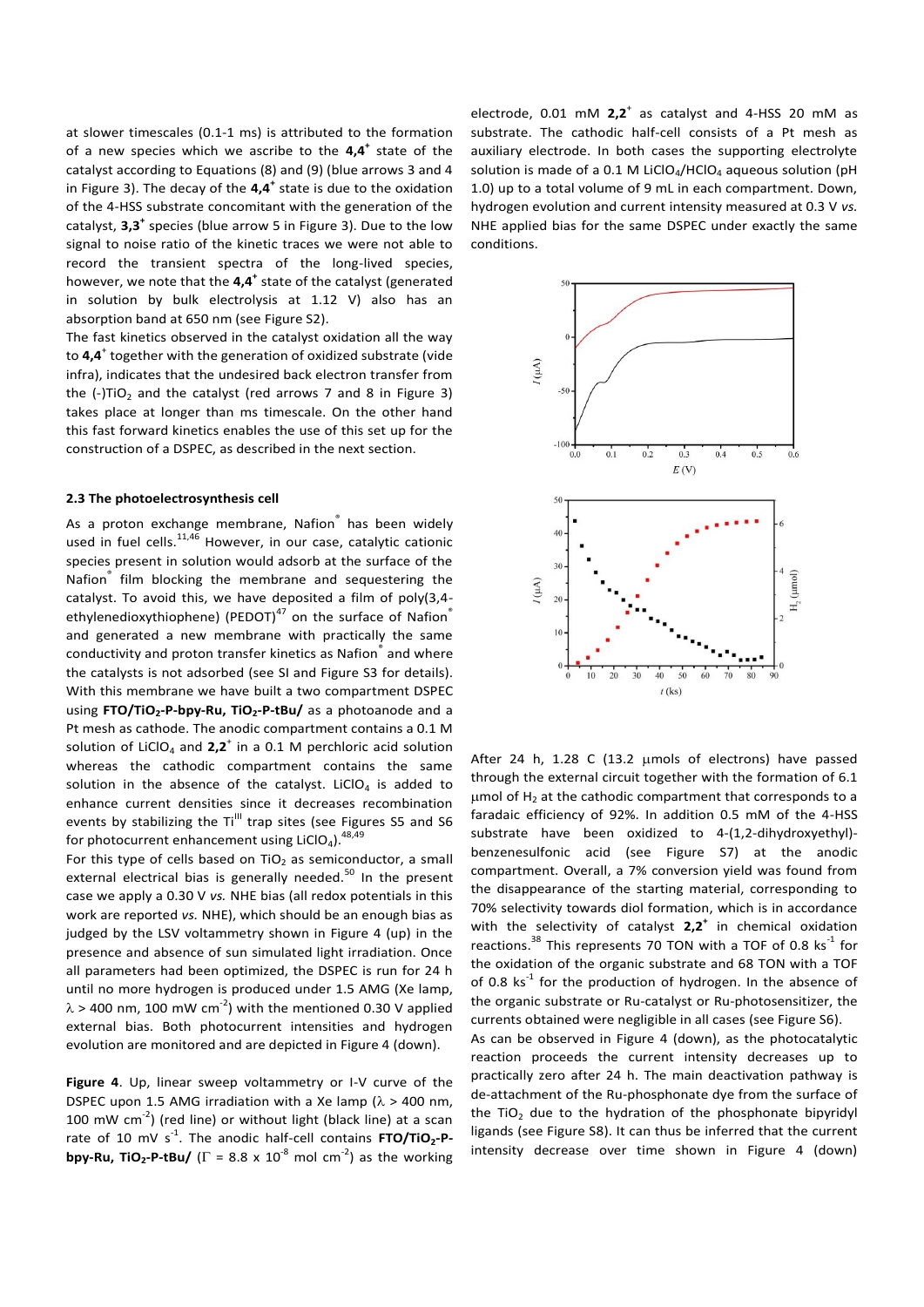basically correlates with Ru leaching. This low stability of the dye on the  $TiO<sub>2</sub>$ -surface is a phenomenon that has been reported earlier $51$  and that needs to be dramatically minimized in order to build more stable devices. Promising solutions involve the use of atomic layer deposition (ALD), $52$ electropolymerization of alkene functionalized dyes<sup>53</sup> or dipcoating of polymers,<sup>54</sup> all of which have proven to improve the stability of photosensitizers in DSPEC.

This model DSPEC represents the first example of a molecular device that performs the epoxidation of an alkene and production of hydrogen simultaneously using the most abundant and green reagents available: sunlight and water. It is also the first example where the catalysts operates in homogeneous phase and thus gives a large flexibility to the system since the catalyst can be easily changed. The configuration used here in turn also allows foreseeing a large scope, of not only different type of catalytic oxidative reactions but also of substrates to be converted.

The literature related to using water as oxygen source and at the same time generate dihydrogen, is extremely scarce and limited solely to the oxidation of alcohols.<sup>9,36,55</sup> An interesting example is described for the oxidation of benzylalcohol to benzaldehyde and hydrogen genation but with much lower operation times and much lesser faradaic efficiencies.<sup>36</sup>

## **Conclusions**

The use of water as an oxygen source in combination with sunlight for the oxidation of organic substrates is one of the hot topics the green oxidation chemistry is facing today. In the present paper we present for the first time a model DSPEC that transform alkenes into the corresponding diols via epoxidation catalysis with simulated sunlight and small potential applied bias. In addition the byproduct is hydrogen that can be used as a solar fuel. Here we establish the thermodynamics and kinetics of the main reactions involved in the cell. We also underline the unproductive reactions as well as the decomposition pathways that need to be improved to come up with a technologically useful device. It is also important to highlight that the present model DSPEC configuration possesses a high degree of chemical versatility since the catalyst is used in homogeneous phase and thus it can be adapted to other substrates provided the right catalyst is used.

### **Acknowledgements**

We thank MINECO (CTQ-2013-49075-R, SEV-2013-0319, CTQ2014-52974-REDC), the EU COST actions CM1202 and CM1205, and "LaCaixa Foundation". PG-B thanks "LaCaixa Foundation" for a PhD grant. CDG is grateful for an FPI grant from MINECO. EP and JC would like to thank ICIQ and ICREA for their financial support.

#### **References**

- 1 G. Grigoropoulou, J. H. Clark and J. A. Elings, *Green Chem.,* 2003, **5**, 1-7.
- 2 K. Bauer, D. Garbe and H. Surburg, In *Common Fragrance and Flavor Materials*; Wiley-VCH: New York/Weinheim; 1997.
- 3 G. Sienel, R. Rieth and K. T. Rowbottom, In *Ullmann's Encyclopedia of Organic Chemicals*; Wiley-VCH: Weinheim; 1999.
- 4 K. Sato, M. Aoki, M. Ogawa, T. Hashimoto and R. Noyori, *J. Org. Chem.,* 1996, **61**, 8310.
- 5 K. Sato, M. Aoki, M. Ogawa, T. Hashimoto, D. Panyella and R. Noyori, *Bull. Chem. Soc. Jpn.,* 1997, **70**, 905.
- 6 R. R. L. Martins, M. G. P. M. S. Neves, A. J. D. Silvestre, M. M. Q. Simões, A. M. S. Silva, A. C. Tomé, J. A. A. Cavaleiro, P. Tagliatesta and C. Crestini, *J. Mol. Catal.,* 2001, **172**, 33.
- 7 R. I. Kureshy, N. H. Khan, S. H. R. Abdi, S. T. Patel and R. V. Jasra, *Tetrahedron-Asymmetry,* 2001, **12**, 433.
- 8 R. H. Holm and J. P. Donahue, *Polyhedron,* 1993, **12***,* 571.
- 9 E. Balaraman, E. Khaskin, G. Leitus and D. Milstein, *Nat. Chem.,* 2013, **5**, 122-125.
- 10 J. H. Choi, L. E. Heim, M. Ahrens and M. H. Prechtl, *Dalton Trans.,* 2014, **43**, 17248-17254.
- 11 P .Farràs, C. Di Giovanni, J. N. Clifford, E. Palomares and A. Llobet, *Coord. Chem. Rev.,* 2015, **304**, 202-208.
- 12 D. Kalita, B. Radaram, B. Brooks, P. P. Kannam and X. Zhao, *ChemCatChem,* 2011, **3**, 571– 573.
- 13 L. Zang, In *Energy Efficiency and Renewable Energy Through Nanotechnology*; Springer: Berlin, 2011.
- 14 "Ethylene Oxide". *WP Report*. SRI Consulting. January 2009. Retrieved 2009-09-29.
- 15 S. Fukuzumi, T. Kishi, H. Kotani, Y. M. Lee and W. Nam, *Nat. Chem.,* 2011, **3**, 38-41.
- 16 F. Li, M. Yu, Y. Jiang, F. Huang, Y. Li, B. Zhang and L. Sun, *Chem. Commun.,* 2011, **47**, 8949–8951.
- 17 S. Ohzu, T. Ishizuka, Y. Hirai, S. Fukuzumi and T. Kojima, *Chem. Eur. J.,* 2013, **19**, 1563-1567.
- 18 X. Zhou, F. Li, X. Li, H. Li, Y. Wang and L. Sun, *Dalton Trans.,* 2014, **44**, 475-479.
- 19 P. Farràs and A. C. Benniston, *Tetrahedron Lett.,* 2014, **55**, 7011.
- 20 W. Chen, F. Rein and R. Rocha, *Angew. Chem. Int. Ed.,* 2009, **121**, 9852-9855.
- 21 W. Chen, F. Rein, B. Scott and R. Rocha, *Chem. Eur. J.,* 2011, **17**, 5595-5604.
- 22 M. Hajimohammadi, N. Safari, H. Mofakham and F. Deyhimi, *Green Chem.,* 2011, **13**, 991–997.
- 23 O. Hamelin, P. Guillo, F. Loiseau, M. Boissonnet and S. Menage, *Inorg. Chem.,* 2011, **50**, 7952–7954.
- 24 P. Farràs, S. Maji, J. Benet-Buchholz and A. Llobet, *Chem. Eur. J.,* 2013, **19**, 7162-7172.
- 25 T. T. Li, F. M. Li, W. L. Zhao, Y. H. Tian, Y. Chen, R. Cai and W. F. Fu, *Inorg. Chem.,* 2015, **54**, 183-191.
- 26 Z. Han and R. Eisenberg, *Accounts Chem. Res.,* 2014, **47**, 2537-2544.
- 27 S. Berardi, S. Drouet, L. Francàs, C. Gimbert-Suriñach, M. Guttentag, C. Richmond, T. Stoll and A. Llobet, *Chem. Soc. Rev.,* 2014, **43**, 7501-7519.
- 28 W. Youngblood, S. Lee, Y. Kobayashi, E. Hernandez-Pagan, P. Hoertz, T. Moore, A. Moore, D. Gust and T. Mallouk, *J. Am. Chem. Soc.,* 2009, **131**, 926-927.
- 29 R. Brimblecombe, A. Koo, G. Dismukes, G. Swiegers and L. Spiccia, *J. Am. Chem. Soc.,* 2010, **132**, 2892-289.
- 30 L. Li, L. Duan, Y. Xu, M. Gorlov, A. Hagfeldt and L. Sun, *Chem. Commun.,* 2010, **46**, 7307.
- 31 G. F. Moore, J. D. Blakemore, R. L. Milot, J. F. Hull, H. E. Song, L. Cai, C. A. Schmuttenmaer, R. H. Crabtree and G. W. Brudvig, *Energy Environ. Sci.,* 2011, **4**, 2389.
- 32 Y. Gao, X. Ding, J. Liu, L. Wang, Z. Lu, L. Li and L. Sun, *J. Am. Chem. Soc.,* 2013, **135**, 4219–4222.